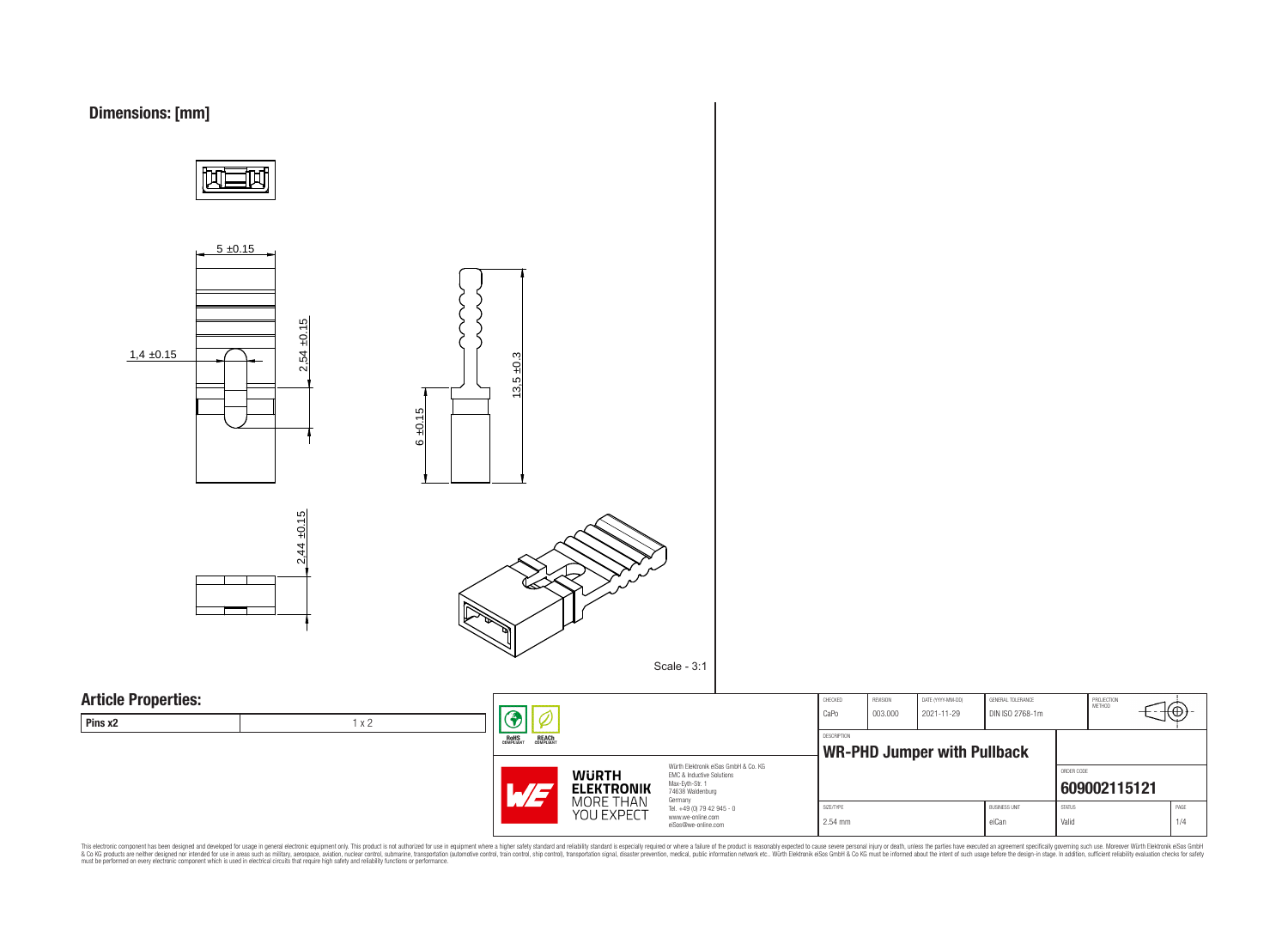## **Kind Properties:**

| <b>Properties</b> |   | <b>Value</b>     | <b>Unit</b> |
|-------------------|---|------------------|-------------|
| Pitch             | D | 2.54             | mm          |
| <b>Durability</b> |   | 25 Mating cycles |             |
| Gender            |   | Jumper           |             |

# **Material Properties:**

| <b>Insulator Material</b>            | <b>PA66</b>     |
|--------------------------------------|-----------------|
| <b>Insulator Flammability Rating</b> | <b>UL94 V-0</b> |
| <b>Insulator Color</b>               | <b>Black</b>    |
| <b>Contact Material</b>              | Copper Alloy    |
| <b>Contact Plating</b>               | Gold            |
| <b>Contact Type</b>                  | Stamped         |

**Operating Temperature** -40 up to +125 °C

## **Electrical Properties:**

| <b>Properties</b>            |               | <b>Test conditions</b> | <b>Value</b> | <b>Unit</b>    | Tol. |
|------------------------------|---------------|------------------------|--------------|----------------|------|
| <b>Rated Current</b>         | ΙR            |                        |              | A              |      |
| <b>Working Voltage</b>       |               |                        | 250          | $V$ (AC)       |      |
| <b>Withstanding Voltage</b>  |               | min                    | 500          | V(AC)          |      |
| <b>Contact Resistance</b>    | R             |                        | 20           | $m\Omega$      | max. |
| <b>Insulation Resistance</b> | $R_{\mid SO}$ |                        | 1000         | M <sub>2</sub> | min. |

# **Certification:**

| <b>RoHS Approval</b>  | Compliant [2011/65/EU&2015/863]     |
|-----------------------|-------------------------------------|
| <b>REACh Approval</b> | Conform or declared [(EC)1907/2006] |

|                                                |                                   |                                                                                                                                | CHECKED<br>CaPo      | <b>REVISION</b><br>003.000 | DATE (YYYY-MM-DD)<br>2021-11-29    | GENERAL TOLERANCE<br>DIN ISO 2768-1m |                        | PROJECTION<br>METHOD | ΨΨ. |             |
|------------------------------------------------|-----------------------------------|--------------------------------------------------------------------------------------------------------------------------------|----------------------|----------------------------|------------------------------------|--------------------------------------|------------------------|----------------------|-----|-------------|
| ROHS<br>COMPLIANT<br><b>REACH</b><br>COMPLIANT |                                   |                                                                                                                                | DESCRIPTION          |                            | <b>WR-PHD Jumper with Pullback</b> |                                      |                        |                      |     |             |
| $\mathcal{A}/\mathcal{A}$                      | <b>WURTH</b><br><b>ELEKTRONIK</b> | Würth Elektronik eiSos GmbH & Co. KG<br><b>EMC &amp; Inductive Solutions</b><br>Max-Eyth-Str. 1<br>74638 Waldenburg<br>Germany |                      |                            |                                    |                                      | ORDER CODE             | 609002115121         |     |             |
|                                                | MORE THAN<br>YOU EXPECT           | Tel. +49 (0) 79 42 945 - 0<br>www.we-online.com<br>eiSos@we-online.com                                                         | SIZE/TYPE<br>2.54 mm |                            |                                    | <b>BUSINESS UNIT</b><br>eiCan        | <b>STATUS</b><br>Valid |                      |     | PAGE<br>2/4 |

This electronic component has been designed and developed for usage in general electronic equipment only. This product is not authorized for subserved requipment where a higher selection equipment where a higher selection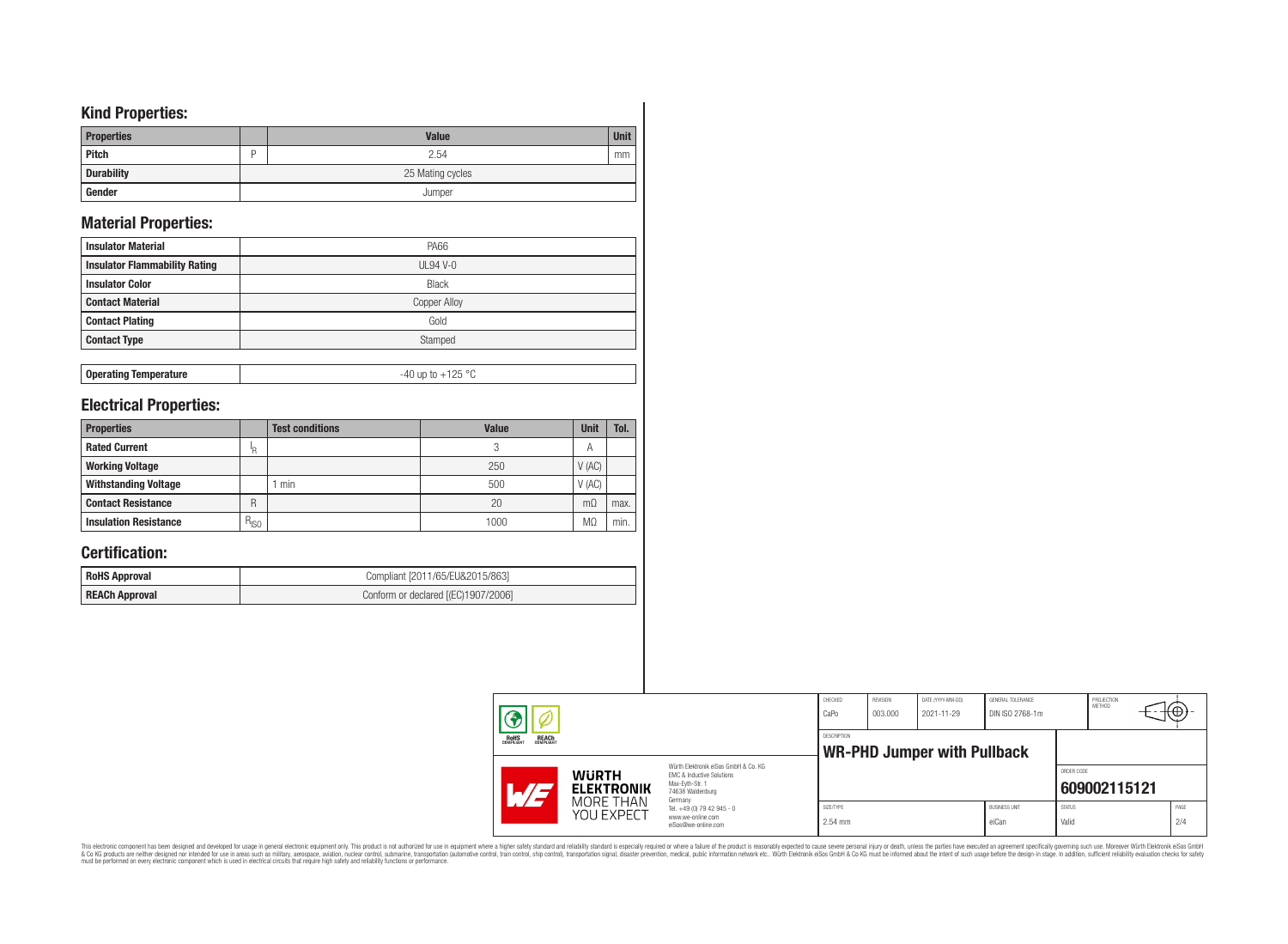# **Cautions and Warnings:**

## **The following conditions apply to all goods within the product series of the Connectors of Würth Elektronik eiSos GmbH & Co. KG:**

#### **General:**

- This mechanical component is designed and manufactured for use in general electronic equipment.
- Würth Elektronik must be asked for written approval (following the PPAP procedure) before incorporating the components into any equipment in fields such as military, aerospace, aviation, nuclear control, submarine, transportation (automotive control, train control, ship control), transportation signal, disaster prevention, medical, public information network, etc. where higher safety and reliability are especially required and/or if there is the possibility of direct damage or human injury.
- Mechanical components that will be used in safety-critical or high-reliability applications, should be pre-evaluated by the customer.
- The mechanical component is designed and manufactured to be used within the datasheet specified values. If the usage and operation conditions specified in the datasheet are not met, the component may be damaged or dissolved.
- Do not drop or impact the components, the component may be damaged.
- Prevent any damage or scratches on the component, especially on the actuator.
- Direct mechanical impact to the product shall be prevented (e.g overlapping of the PCB's).
- Würth Elektronik products are qualified according to international standards, which are listed in each product reliability report. Würth Elektronik does not warrant any customer qualified product characteristics beyond Würth Elektroniks' specifications, for its validity and sustainability over time.
- The responsibility for the applicability of the customer specific products and use in a particular customer design is always within the authority of the customer. All technical specifications for standard products do also apply to customer specific products.
- The mechanical component is designed to be used along with Würth Elektronik counterparts and tools. Würth Elektronik cannot ensure the reliability of these components while being used with other products.

## **Product Specific:**

## **Soldering:**

- The solder profile must comply with the technical product specifications. All other profiles will void the warranty.
- All other soldering methods are at the customers' own risk.

## **Cleaning and Washing:**

- Washing agents used during the production to clean the customer application might damage or change the characteristics of the component, body, pins and termination. Washing agents may have a negative effect on the long-term functionality of the product.
- Using a brush during the cleaning process may deform function relevant areas. Therefore, we do not recommend using a brush during the PCB cleaning process.

#### **Potting and Coating:**

• If the product is potted in the customer application, the potting material might shrink or expand during and after hardening. Shrinking could lead to an incomplete seal, allowing contaminants into the components. Expansion could damage the components. We recommend a manual inspection after potting or coating to avoid these effects.

#### **Storage Conditions:**

- A storage of Würth Elektronik products for longer than 12 months is not recommended. Within other effects, the terminals may suffer degradation, resulting in bad solderability. Therefore, all products shall be used within the period of 12 months based on the day of shipment.
- Do not expose the components to direct sunlight.
- The storage conditions in the original packaging are defined according to DIN EN 61760-2.
- The storage conditions stated in the original packaging apply to the storage time and not to the transportation time of the components.

## **Packaging:**

• The packaging specifications apply only to purchase orders comprising whole packaging units. If the ordered quantity exceeds or is lower than the specified packaging unit, packaging in accordance with the packaging specifications cannot be ensured.

#### **Handling:**

- Do not repeatedly operate the component with excessive force. It may damage or deform the component resulting in malfunction.
- In the case a product requires particular handling precautions, in addition to the general recommendations mentioned here before, these will appear on the product datasheet
- The temperature rise of the component must be taken into consideration. The operating temperature is comprised of ambient temperature and temperature rise of the component.The operating temperature of the component shall not exceed the maximum temperature specified.

These cautions and warnings comply with the state of the scientific and technical knowledge and are believed to be accurate and reliable. However, no responsibility is assumed for inaccuracies or incompleteness.

|                                                |                                                                                                   | CHECKED<br>CaPo                                                                                                     | <b>REVISION</b><br>003.000 | DATE (YYYY-MM-DD)<br>2021-11-29 | GENERAL TOLERANCE<br>DIN ISO 2768-1m |                               | PROJECTION<br>METHOD   | ι€           |             |
|------------------------------------------------|---------------------------------------------------------------------------------------------------|---------------------------------------------------------------------------------------------------------------------|----------------------------|---------------------------------|--------------------------------------|-------------------------------|------------------------|--------------|-------------|
| ROHS<br>COMPLIANT<br><b>REACH</b><br>COMPLIANT |                                                                                                   |                                                                                                                     | <b>DESCRIPTION</b>         |                                 | <b>WR-PHD Jumper with Pullback</b>   |                               |                        |              |             |
| W 3                                            | <b>WURTH</b><br><b>ELEKTRONIK</b>                                                                 | Würth Elektronik eiSos GmbH & Co. KG<br>EMC & Inductive Solutions<br>Max-Eyth-Str. 1<br>74638 Waldenburg<br>Germany |                            |                                 |                                      |                               | ORDER CODE             | 609002115121 |             |
|                                                | MORE THAN<br>Tel. +49 (0) 79 42 945 - 0<br>YOU EXPECT<br>www.we-online.com<br>eiSos@we-online.com |                                                                                                                     | SIZE/TYPE<br>2.54 mm       |                                 |                                      | <b>BUSINESS UNIT</b><br>eiCan | <b>STATUS</b><br>Valid |              | PAGE<br>3/4 |

This electronic component has been designed and developed for usage in general electronic equipment only. This product is not authorized for use in equipment where a higher safety standard and reliability standard si espec & Ook product a label and the membed of the seasuch as marked and as which such a membed and the such assume that income in the seasuch and the simulation and the such assume that include to the such a membed and the such